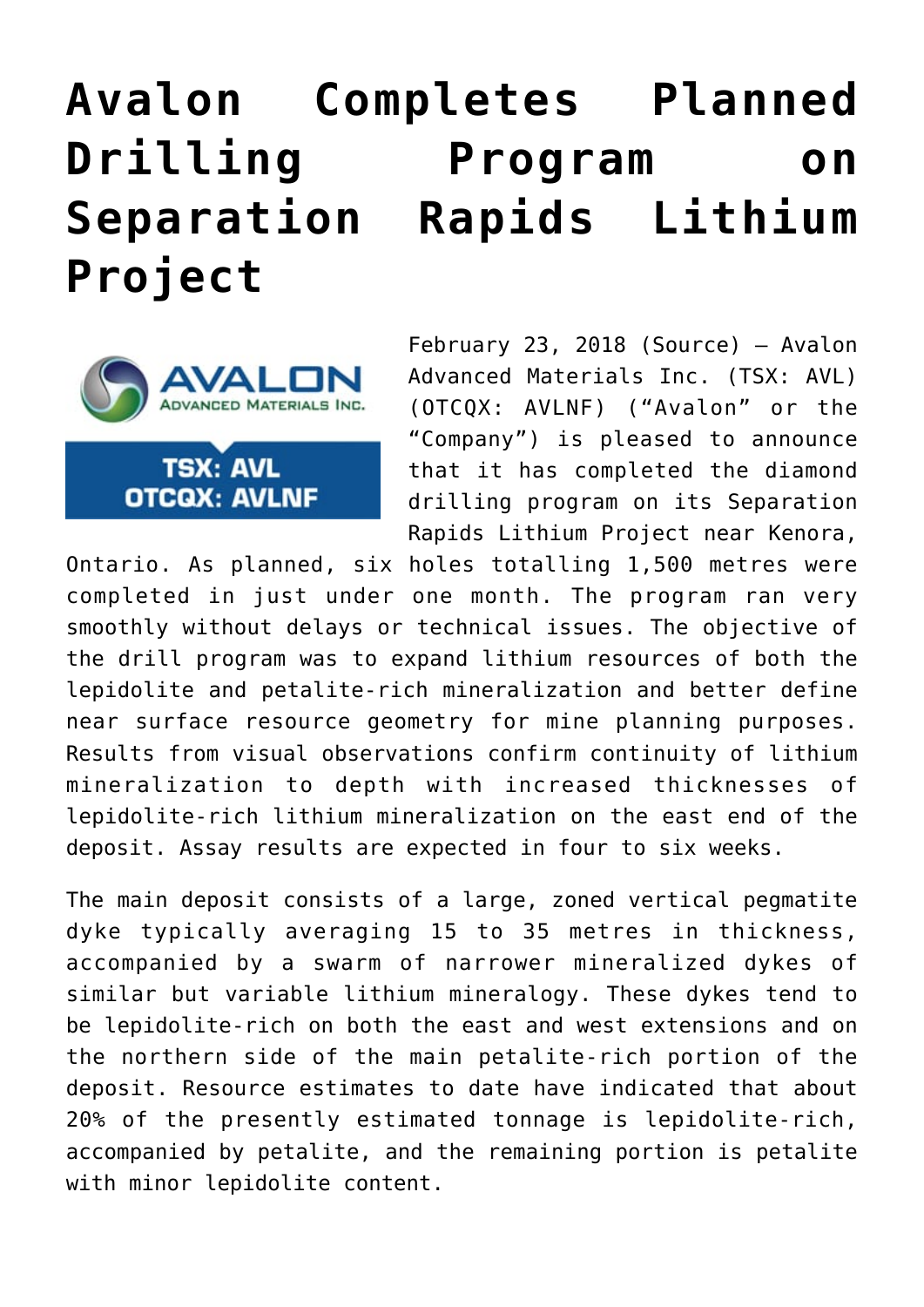Drilling on the main deposit involved four holes (SR18-77-80). Holes 77 and 78 tested depth extensions on the west end of the deposit to approximately 225 metres and encountered similar thicknesses of lithium mineralization as nearby holes. Holes 79 and 80 tested the east side of the deposit to similar depths and intersected a wider zone of lepidolite-rich lithium mineralization than anticipated. Hole 79 intersected 45 metres of mainly lepidolite-petalite mineralization, which represents a true thickness of approximately 20 metres.

Two short holes, SR18-75 and 76, were drilled to test the Western Pegmatite, which is about 800 metres along strike from the main deposit. The results confirmed lateral continuity of the petalite mineralization over relatively narrow widths compared to the main deposit.

Assay results will be disclosed once all results have been compiled and interpreted, following which an updated resource estimate will be prepared.

The technical information included in this news release has been reviewed and approved by the Company's Vice President, Exploration, Dr. William Mercer, P. Geo (Ont), a Qualified Person under NI 43-101. The drill program was supervised by Senior Project Geologist, Chris Pedersen.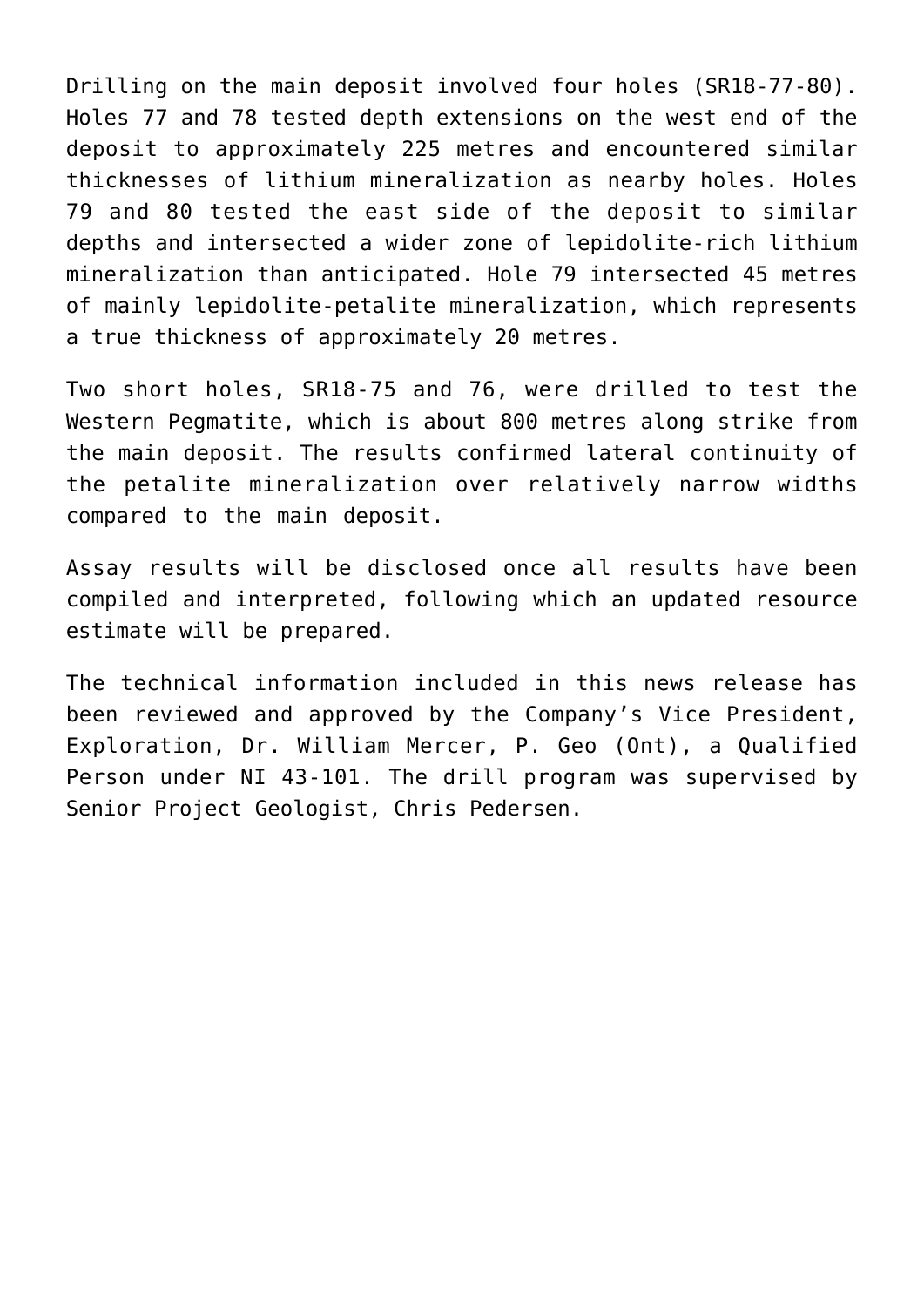

Figure 1: Separation Rapids Lithium Project Block Model with 2018 Hole Locations

## **Annual General Meeting Reminder**

Avalon also reminds shareholders that the 2018 Annual General Meeting of Shareholders will be held on February  $27<sup>th</sup>$  at 4:30 pm at the Sheraton Centre Toronto Hotel — Kenora Room, 123 Queen Street West, Toronto, Ontario. An update on recent activities on the Separation Rapids Lithium Project and the East Kemptville Tin Project will be provided.

## **About Avalon Advanced Materials Inc.**

Avalon Advanced Materials Inc. is a Canadian mineral development company specializing in niche market metals and minerals with growing demand in new technology. The Company has three advanced stage projects, all 100%-owned, providing investors with exposure to lithium, tin and indium, as well as rare earth elements, tantalum, niobium, and zirconium. Avalon is currently focusing on its Separation Rapids Lithium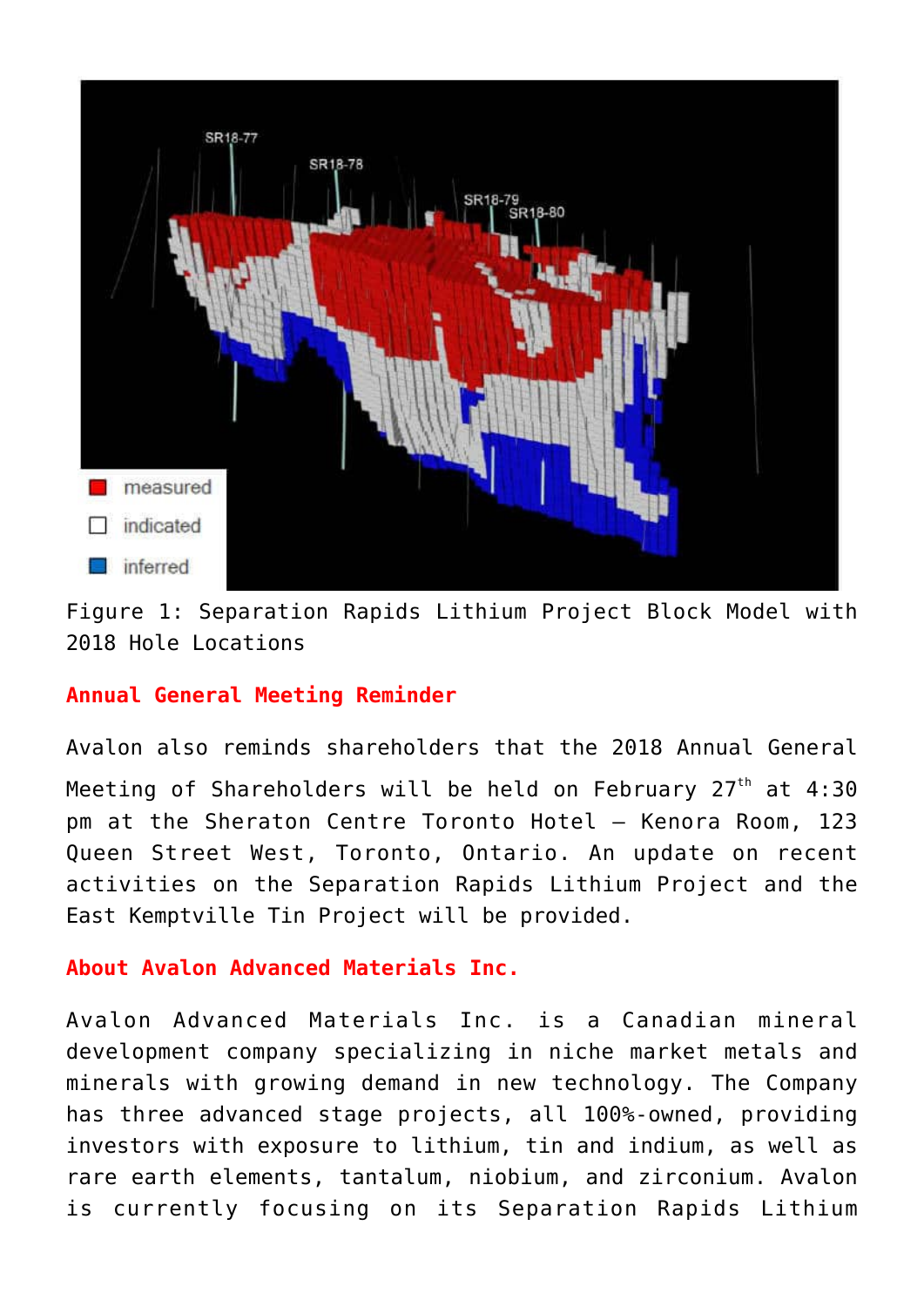Project, Kenora, ON and its East Kemptville Tin-Indium Project, Yarmouth, NS. Social responsibility and environmental stewardship are corporate cornerstones.

*This news release contains "forward-looking statements" within the meaning of the United States Private Securities Litigation Reform Act of 1995 and applicable Canadian securities legislation. Forward-looking statements include, but are not limited to statements that results from visual observations confirm continuity of lithium mineralization, that assay results are expected in 4-6 weeks, and that assay results will be disclosed once all results have been compiled and interpreted, following which an updated resource estimate will be prepared. Generally, these forward-looking statements can be identified by the use of forward-looking terminology such as "potential", "scheduled", "anticipates", "continues", "expects" or "does not expect", "is expected", "scheduled", "targeted", "planned", or "believes", or variations of such words and phrases or state that certain actions, events or results "may", "could", "would", "might" or "will be" or "will not be" taken, reached or result, "will occur" or "be achieved". Forward-looking statements are subject to known and unknown risks, uncertainties and other factors that may cause the actual results, level of activity, performance or achievements of Avalon to be materially different from those expressed or implied by such forward-looking statements. Forward-looking statements are based on assumptions management believes to be reasonable at the time such statements are made. Although Avalon has attempted to identify important factors that could cause actual results to differ materially from those contained in forward-looking statements, there may be other factors that cause results not to be as anticipated, estimated or intended. Factors that may cause actual results to differ materially from expected results describedin forward-looking statements include, but are not limited to market conditions, and the possibility of cost overruns or unanticipated costs and expenses as well as those risk factors*